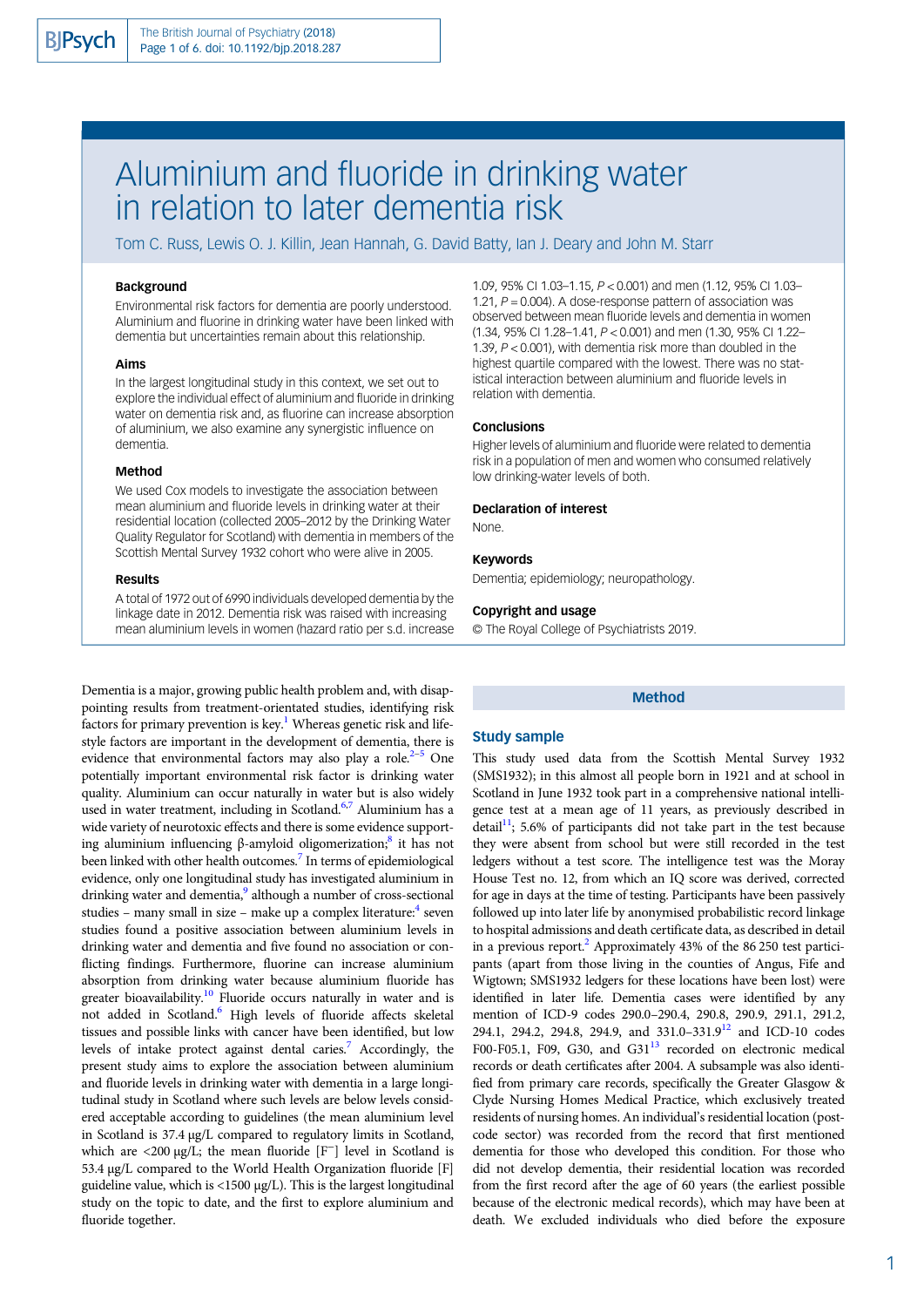period, which began in 2005. This study received ethical approval from the Scotland A Research Ethics Committee (10/S1103/6). Collecting individual informed consent from participants was not feasible as this was a retrospective study design.

## Environmental data

Water quality data were obtained from the Drinking Water Quality Regulator for Scotland (DWQR) for the years 2005–2014. The DWQR is responsible for regulating public water supplied by Scottish Water. Prior to the establishment of Scottish Water in 2002, monitoring water quality was the responsibility of separate local authorities. Aluminium and fluoride levels in drinking water (micrograms per litre) were extracted from the database.

Sampling sites were identified by longitude and latitude and were widely distributed across Scotland, particularly where the population is more concentrated (Supplementary Fig. 1 available at <https://doi.org/10.1192/bjp.2018.287>). Of 50 378 aluminium and 15 808 fluoride sampling sites, the precise location of the site was missing for 1128 and 556 locations, respectively. These sites were assigned the location from the closest row above in the database. Supplementary Table 1 shows the number of sampling sites for aluminium and fluoride in each year (2005–2012) and summarises the levels of these substances in drinking water in Scotland.

We used the idw() function from the gstat package for R for Windows, version 3.4.3, to interpolate values for aluminium and fluoride, using inverse distance weighting across a spatial grid with spacing of 0.1 degrees of longitude or latitude for each year separately. This allowed us to estimate values for areas where no measurements had been made. The mean values for each grid area within every postcode sector in Scotland were then calculated (again for each year separately), which were assigned to each individual based on their residential location. We used each individual's age to create dummy variables indicating whether they were alive for any of each of the years from 2005 to 2012. These dummy variables were then used to calculate a 'personal' mean value for aluminium and fluoride, using only data from the years in which the individual was alive to be exposed. For example, an individual who died at 88 years of age would have been alive in the years 2005–2009 inclusive; data from 2010–2012 would be ignored for this person. These 'personal' mean values were standardised and centred on zero such that a unit increase indicated 1 s.d. increase in the original scale (10.0 µg/L for aluminium and 16.0 mg/L for fluoride). We also calculated quartiles of aluminium and fluoride values to allow us to examine the shape of any association identified.

### Socioeconomic data

To account for socioeconomic position, we obtained Scottish Index of Multiple Deprivation (SIMD), which provides a relative measure of deprivation by small area (datazone, of which there are 6505 in Scotland in the 2012 data we used) and incorporates the following domains: employment; income; health; education, skills and train-ing; geographic access to services; crime; and housing.<sup>[14](#page-5-0)</sup> Each individual was assigned a rank based on the data-zone in which they lived, either at the time dementia was first mentioned or the first record after the age of 60 years.

# Statistical modelling

After confirming that the proportional hazards assumption was valid using the cox.zph() function from the survival package in R (all  $P$  > 0.1), we constructed Cox proportional hazards models for the association between aluminium and fluoride levels in drinking water with dementia in men and women separately. Age in years over the age of 84 years was the timescale and all models were additionally adjusted for IQ at age 11 years because this has also been linked with dementia risk in this cohort.<sup>15</sup> We made the decision to analyse separately by gender, despite preliminary analyses suggesting there was no statistical interaction by gender  $(P > 0.5)$ , because of evidence that the pattern of geographical variation in dementia risk varies between men and women (Supplementary Fig. 2). $^2$  We conducted a sensitivity analysis, additionally adjusting the above models for SIMD rank. We additionally constructed a joint model investigating for a statistical interaction between aluminium and fluoride. Maps were produced in R, using the ggplot2 package.

# **Results**

The sample comprised 19 272 men and 18 325 women, but 4408 men and 3446 women were missing residential location in later life. Men were overrepresented in those missing residential location ( $\chi_1$  = 93.8,  $P < 0.001$ ) but, although statistically significant because of to the large sample size, individuals with missing residential location scored only 0.9 IQ points lower than those who had location data  $(P < 0.001)$ . Given the known effect size of IQ in relation to dementia, a difference of 0.06 s.d. is unlikely to be important.<sup>15</sup> A further 9536 men and 7984 women died before the monitoring period began in 2005, and 2600 men and 2633 women were missing childhood IQ. This resulted in an analytic sample of 2728 men and 4262 women alive in 2005, of whom 622 men and 1350 women were identified as having subsequently developed dementia. All participants were approximately 84 years old at the start of the exposure period and were followed up for a mean of 2.7 (s.d. 2.1, range 0–7) years.

Levels of aluminium and fluoride in drinking water derived from DWQR data are shown in Supplementary Table 1 and [Fig. 1.](#page-2-0) Mean aluminium levels in drinking water in participants were 37.4 µg/L (s.d. 10.0, range 10.5–92.8) and mean fluoride levels were 53.4 µg/L (s.d. 16.0, range 23.8–181.1).

[Table 1](#page-3-0) and [Fig. 2](#page-3-0) show the results of the Cox proportional hazards models. Higher mean aluminium levels in drinking water were associated with an increased risk of dementia in women (adjusted hazard ratio per s.d. increase 1.09, 95% CI 1.03–1.15, P < 0.001) and men (adjusted hazard ratio per s.d. increase 1.12, 95% CI 1.03-1.21,  $P =$ 0.004). Dementia risk was increased in all quartiles compared with the lowest, but [Fig. 2](#page-3-0) suggests no dose-response pattern of association. Higher mean fluoride levels in drinking water were associated with an increased risk of dementia in women (adjusted hazard ratio per s.d. increase 1.34, 95% CI 1.28–1.41, P < 0.001) and men (adjusted hazard ratio per s.d. increase 1.30, 95% CI 1.22–1.39, P < 0.001) in a stepwise pattern. Dementia risk was more than doubled in this highest fluoride quartile compared with the lowest. Similar to our previous report linking early-life cognition with dementia, the aluminium-adjusted hazard ratio of dementia per one s.d. decrease in IQ at age 11 years was 1.10 (95% CI 1.04–1.16) in women and 1.00 (95% CI 0.92–1.08) in men. $^{16}$  Living in the most deprived 15% of areas (in late-middle age or later life) was not associated with an increased risk of dementia comparedwith the least deprived 85% inwomen (aluminium-adjusted hazard ratio 0.99, 95% CI 0.86-1.14,  $P = 0.89$ ) or men (aluminium-adjusted hazard ratio 0.93, 95% CI 0.75-1.16,  $P =$ 0.53). Adjusting for SIMD rank in addition to IQ at age 11 years did not alter our conclusions (Supplementary Table 2). There was no statistical interaction between aluminium and fluoride levels when both were included in a model together.

## **Discussion**

We observed an association between the mean levels of aluminium and fluoride in drinking water and risk of dementia in women and men, but found no evidence for an interaction between the two. The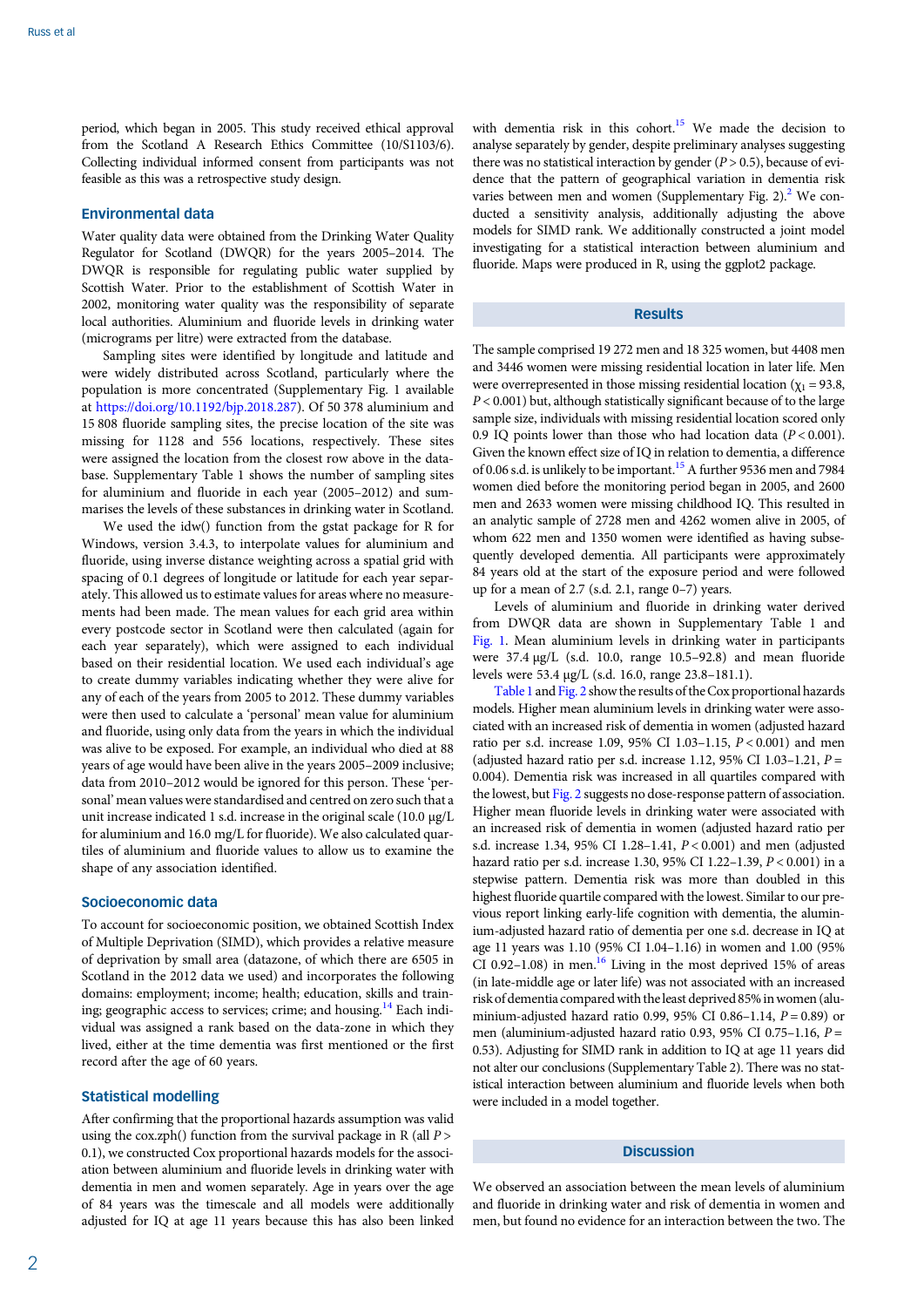<span id="page-2-0"></span>

Fig. 1 Maps indicating mean levels of aluminium (left) and fluoride (right) in drinking water in Scotland, 2005-2012. Lower panel shows an enlarged view of the Central Belt of Scotland including Glasgow and Edinburgh.

pattern of association was different with evidence of a dose-response association for fluoride in women and men, but a flatter association of raised risk in all quartiles compared with the lowest quartile of aluminium concentrations. Further adjusting for area-level deprivation did not affect our results.

# Comparison with the literature

The link between aluminium and dementia has a long and controversial history. The World Health Organization has stated that '[o]n the whole, the positive relationship between aluminium in drinkingwater and Alzheimer's disease, which was demonstrated in several epidemiological studies, cannot be totally dismissed' (p. 312).<sup>7</sup> This report highlighted confounding and aluminium intake from other sources (aluminium from drinking water is only about 5% of total intake) as being important factors not frequently dealt with in the literature. We recently reviewed the literature on environmental risk factors for dementia, including aluminium in a variety of forms.<sup>[4](#page-5-0)</sup> This review identified one cohort study and 12 cross-sectional analyses investigating the relationship between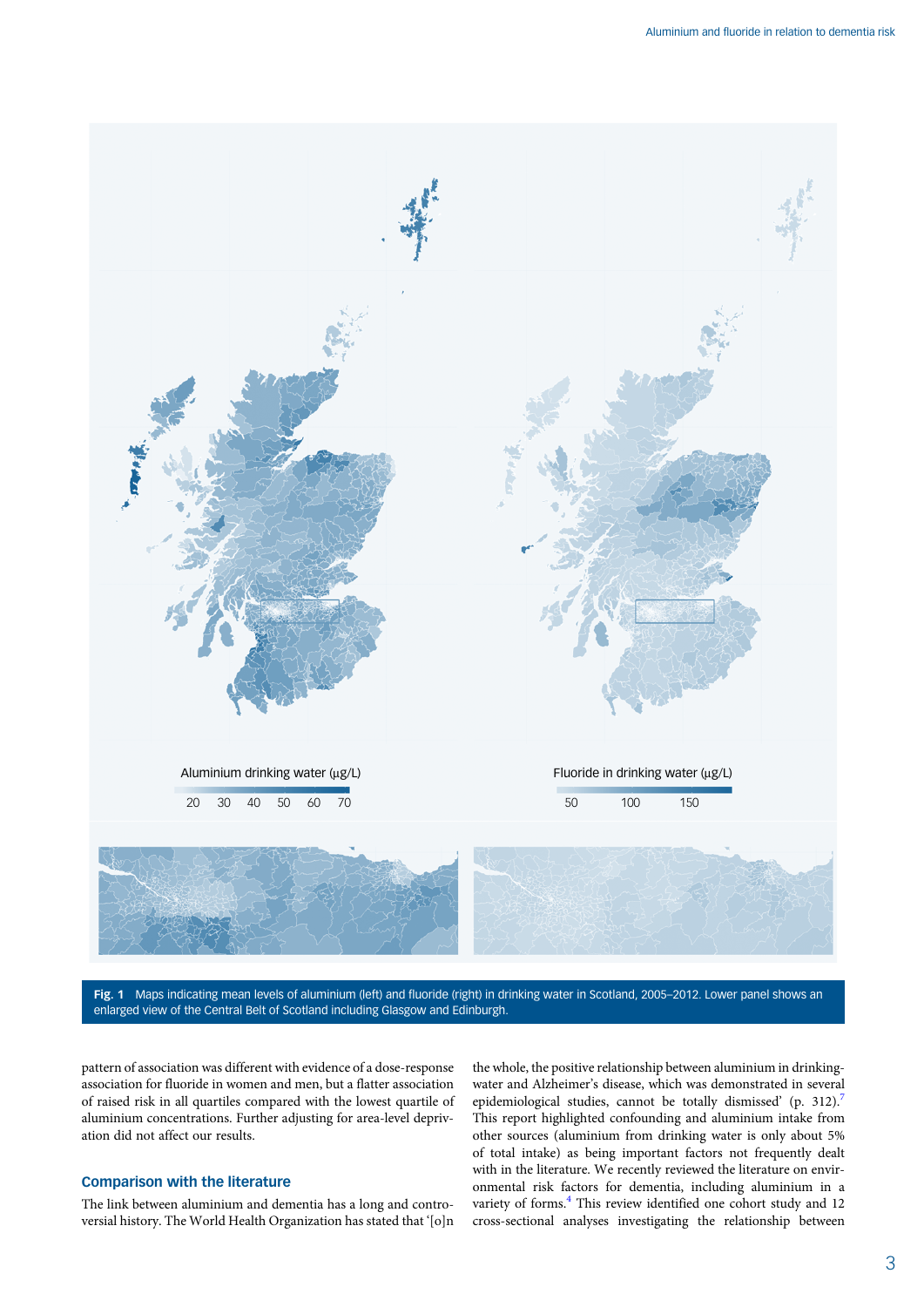<span id="page-3-0"></span>Table 1 Adjusted hazard ratios and accompanying 95% confidence intervals for the association between mean aluminium and fluoride levels in drinking water and dementia in men and women  $N^a$  Dementia N Hazard ratio<sup>b</sup> (95% CI) Hazard ratio<sup>b</sup> (95% CI) per s.d. increase  $P_{\text{trend}}$ Q1 (low) Q2 Q3 Q4 (high) Aluminium Women 4262 1350 1 (ref.) 1.37 (1.17–1.60) 1.30 (1.11–1.51) 1.41 (1.20–1.64) 1.09 (1.03–1.15) <0.001<br>Men 2728 622 1 (ref.) 1.28 (1.01–1.61) 1.25 (0.99–1.57) 1.48 (1.18–1.85) 1.12 (1.03–1.21) 0.004 Men 2728 622 1 (ref.) 1.28 (1.01–1.61) 1.25 (0.99–1.57) 1.48 (1.18–1.85) 1.12 (1.03–1.21) 0.004 Fluoride Women 4262 1350 1 (ref.) 0.92 (0.79–1.07) 1.15 (0.99–1.34) 2.32 (2.01–2.68) 1.34 (1.28–1.41) <0.001<br>Men 2728 622 1 (ref.) 1.05 (0.84–1.32) 1.49 (1.19–1.86) 2.65 (2.14–3.29) 1.30 (1.22–1.39) <0.001 Men 2728 622 1 (ref.) 1.05 (0.84–1.32) 1.49 (1.19–1.86) 2.65 (2.14–3.29) 1.30 (1.22–1.39) <0.001 Cut-off points for aluminium quartiles (Q) were 30.8, 35.5 and 41.1 µg/L. Cut-off points for fluoride quartiles were 44.4, 48.7 and 56.3 µg/L.

a. Scottish Mental Survey 1932 participants who survived to 2005 (the start of the exposure period). b. Hazard ratio adjusted for age 11 mental ability.



Fig. 2 IQ-adjusted hazard ratios and accompanying 95% confidence intervals for the association between mean aluminium and fluoride levels in drinking water and dementia in men and women. Q, quartile.

aluminium in drinking water and dementia. The only study assigned a high quality rating (1925 participants) found that consumption of aluminium in drinking water in excess of 0.1 mg per day doubled an individual's risk of dementia ( $n = 461$ ) and tripled their risk of Alzheimer's disease ( $n = 364$ ).<sup>[9](#page-5-0)</sup> With 6990 participants, of whom 1972 developed dementia, our study is substantially larger.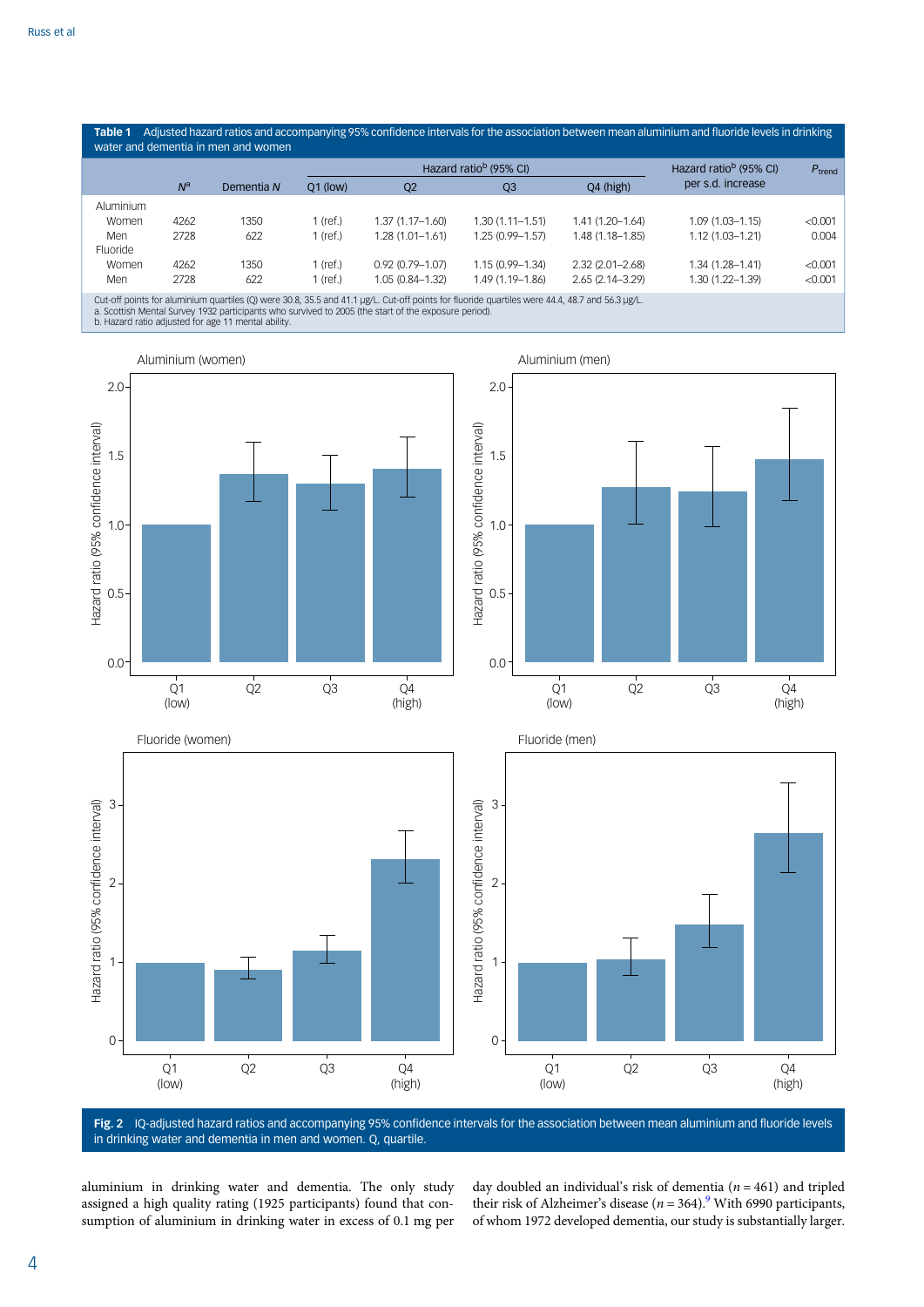The remaining studies (all cross-sectional) showed varying results (seven positive, five no effect), but a trend was noted that larger studies were more likely to observe a positive association between aluminium levels and dementia risk. The four studies identified in the review that examined occupational exposure to aluminium were generally small and gave mixed results. Accidental contamination of drinking water with aluminium sulphate caused cerebral dysfunction which adds weight to the possibility that lower levels of aluminium may carry a health risk.<sup>1</sup>

Only one study was identified which investigated the association between fluoride and dementia.<sup>[18](#page-5-0)</sup> This cross-sectional US study linked annual county-level incidence of dementia (calculated from 160 hospital case records) to fluoride concentrations in public water supplies. In contrast to the direction of our findings, the county with the highest levels of fluoride in drinking water (4.18 mg/L) had the lowest annual incidence of dementia.

The levels of both aluminium and fluoride measured in Scotland are relatively low compared to the guidelines set by the World Health Organization. Therefore, the fact that we nevertheless observed a dose-response association between aluminium and fluoride levels in drinking water and dementia risk that was not explained by childhood IQ or area-level deprivation is particularly interesting. This suggests that there may be no safe levels of these substances when it comes to dementia risk.

The mechanisms of aluminium-related neurotoxicity are multiple and complex, but oxidative stress has been highlighted as being of particular importance.<sup>[19](#page-5-0)</sup>

### Limitations and strengths of the study

There are a number of limitations to this study that must be borne in mind, several of which have been discussed previously.<sup>[2,15](#page-5-0)</sup> First, the linkage to electronic medical and mortality records was incomplete because of emigration, death before the start of the electronic records, and the probabilistic methodology used; less than half of the original 87 498 participants in the SMS1932 were identified in later life (43%). However, this compares favourably with the response in similar studies, for example 56% in Cognitive Function and Ageing Study-II. $^{20}$  Comparing IQ scores – the only baseline data available – in those who were traced and those who were not revealed only trivial differences.

Second, the dementia outcome is open to criticism. It was not feasible to follow up thousands of participants across the whole of Scotland and so 'passive' anonymised follow-up by record linkage was used. However, this relies on the accuracy and completeness of the records used and we have examined these in these Scottish data. The mortality data alone missed approximately 28% of people with a robust diagnosis of dementia from a tertiary-referral memory clinic<sup>21</sup> and the hospital admission data missed about 46% of people with a robust dementia diagnosis agreed by con-sensus.<sup>[22](#page-5-0)</sup> In the former study, there were also no differences in area-level deprivation or premorbid IQ (estimated by the National Adult Reading Test) at baseline between people who had dementia correctly recorded and those who did not (unpublished results available from the author on request), suggesting that there was no bias in reporting related to socioeconomic position or intelligence. Combining multiple sources, as in this study, will reduce the chance of missing individuals.<sup>[2](#page-5-0)</sup> Furthermore, when examining associations between putative risk factors and outcomes, missing some cases should not alter an observed association, and indeed, this is the approach to follow-up being taken by the UK Biobank study  $(N = 500000).^{23}$  $(N = 500000).^{23}$  $(N = 500000).^{23}$  However, this methodology does not easily allow disaggregation of dementia into the individual diseases that cause this syndrome (Alzheimer's dementia, vascular dementia, dementia

with Lewy bodies, etc.) because so many records use generic dementia codes rather than disease-specific ones.

Third, water data were only available for the period 2005–2012. Thus, the sample who had survived to the start of the exposure period was substantially reduced from baseline. The sample sites were distributed widely across Scotland (Supplementary Fig. 1) and the number of sites was approximately constant each year (Supplementary Table 1). The spatial interpolation used to estimate values for areas where no measurement occurred introduces uncertainty but, in fact, few participants would live far from a sampling site because samples were coterminous with areas of population density. Related to this exposure period is that we know nothing of the participants' exposure to drinking water before 2005, i.e. for the first 84 years of their lives. It seems reasonable to assume a low level of exposure to aluminium and fluoride during this period, but we cannot provide further justification for this assumption. Given that neurodegeneration starts decades before the clinical onset of dementia symptoms, it may be exposure many years before dementia diagnosis that is important, but we have no information about this.

Fourth, levels of aluminium and fluoride in drinking water vary substantially over the exposure period (Supplementary Table 1 and Supplementary Fig. 3). Aluminium levels show a general decline over the whole period. Indeed, this fact, combined with our findings, might suggest that a decline in levels of aluminium in drinking water could be a further partial explanation for the decrease in dementia rates observed in Europe and North America.<sup>[24](#page-5-0)</sup> Fluoride levels are higher at the start and end of the exposure period; the mean value represents a cumulative exposure but the variability of measurements over time highlights a limitation of the present analyses. Within postcode sectors, there was similar variation. The withinarea correlation between 2005 and 2012 values is  $r = 0.49$  ( $P <$ 0.001) for aluminium and  $r = 0.012$  ( $P < 0.001$ ) for fluoride. In addition, participants were only located at one point in time and it was assumed that they did not move during the study period, which may not be valid. However, our study was longitudinal in design, which is more robust than a cross-sectional study, particularly when considering Bradford Hill's temporality criterion when considering whether the observed association might be causal. $^{2}$ 

Finally, a criticism of much of the literature in this area is a lack of consideration of confounding. There were very few data recorded at baseline in the SMS1932. We adjusted for childhood IQ because this has previously been linked with dementia.<sup>[15,26](#page-5-0)–[28](#page-5-0)</sup> Furthermore, higher fluoride concentrations in water have been linked with lower childhood intelligence in multiple studies.<sup>[29](#page-5-0)</sup> We were additionally able to adjust models for SIMD to take into account relative deprivation, albeit at an area level. On the other hand, the fact that this is a narrow age cohort (all born in 1921) means that the sample will be more homogenous than a broader-aged sample. For example, there will be no cohort effects complicating our findings.

# Implications

Aluminium is widely used in water treatment to reduce organic matter and to improve other water parameters and is also influenced by water acidity.<sup>[7](#page-5-0)</sup> Low fluoride levels in drinking water are beneficial for teeth but high levels are harmful.<sup>[7](#page-5-0)</sup> Thus, both these substances are widely present in drinking water, albeit at levels considered acceptable. However, our findings suggest that even these relatively low levels of aluminium and fluoride are associated with deleterious effects on dementia risk, which should be weighed against their beneficial uses. We must be circumspect in the conclusions we draw from this study, not least because only limited account could be taken of potential confounders. However, this is clearly an area which deserves further investigation, given the substantial and growing global public health impact of dementia.